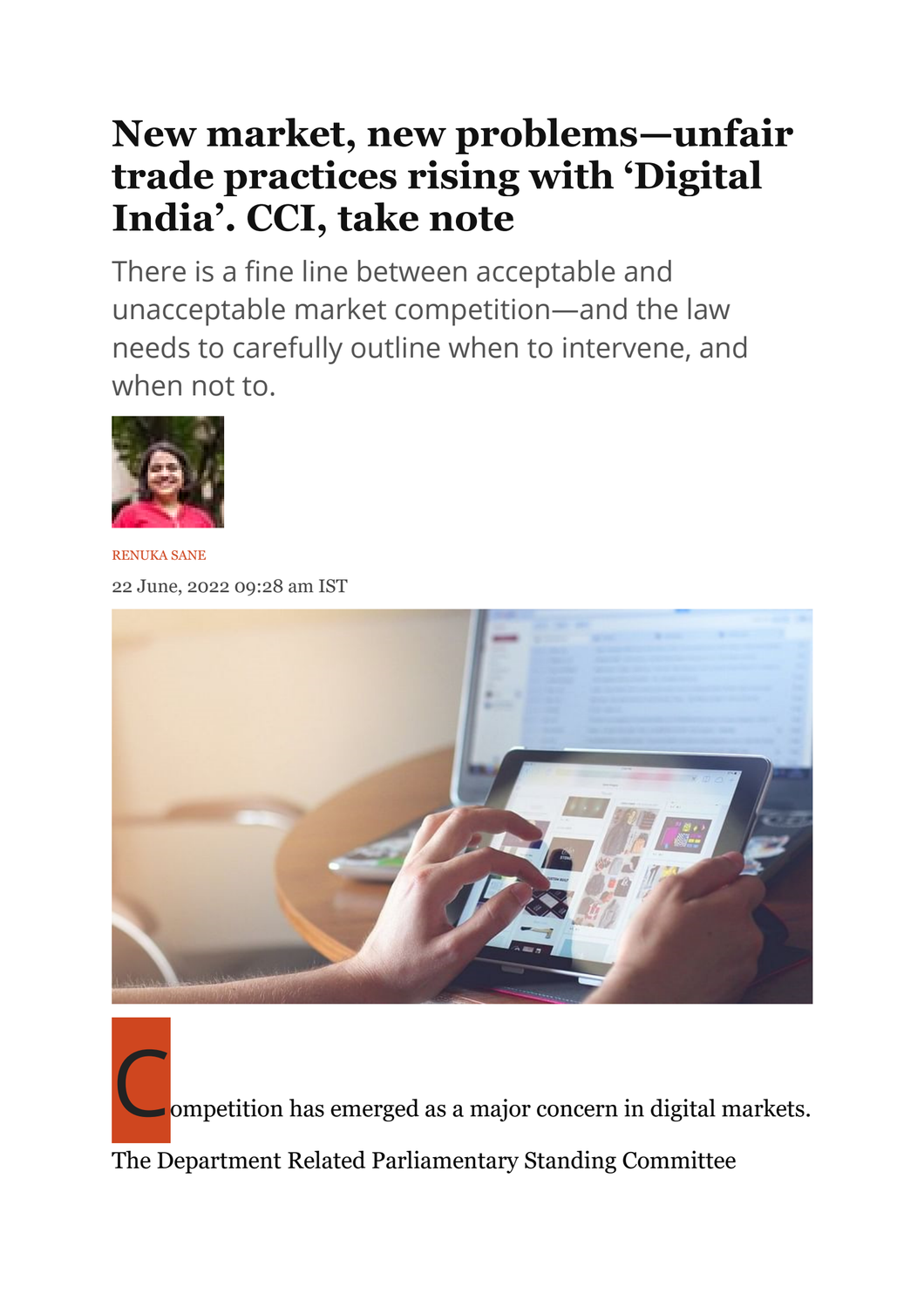on Commerce, in its report on Promotion and Regulation of E-Commerce in India, has highlighted the potential anti-competitive behaviour by e-commerce marketplaces, such as "self-preferencing, lack of platform neutrality, deep discounting, exclusive agreements and preferential treatment to selected sellers." The government has also announced its intention of bringing in a new Digital India Act, which will find some intersection with issues of competition. As our digital markets become pervasive, it is important to first develop a consensus on how to approach the issue of competition, before rushing ahead with heavy-handed use of state power to ostensibly protect competition.

## Uptick in abusive behaviour

Economists have traditionally been worried about monopolies because they do not produce maximum output, lead to higher prices, and are likely to thwart innovation. This is detrimental to consumer welfare.

However, the questions that policymakers have always grappled with are as follows—First, is the firm truly a monopoly? If two firms are seeking a merger, will the merged entity become a monopoly, and should therefore not be allowed to merge? Second, is a monopoly (or firms acting as a cartel) killing competition through unfair means such as imposing unfair purchase or selling prices, and limiting technology innovations by smaller competitors? For example, in 2016, the Competition Commission of India (CCI) had imposed a penalty against 11 cement companies for fixing prices. Third, maybe it is not killing competition but is engaging in practices that harm consumers and other stakeholders, who have no other choice. For example, in 2021, a case against Apple at the CCI alleged that the latter was abusing its dominant position in the mobile application market by imposing restrictions on developers and preventing them from reaching devices outside the Apple App Store.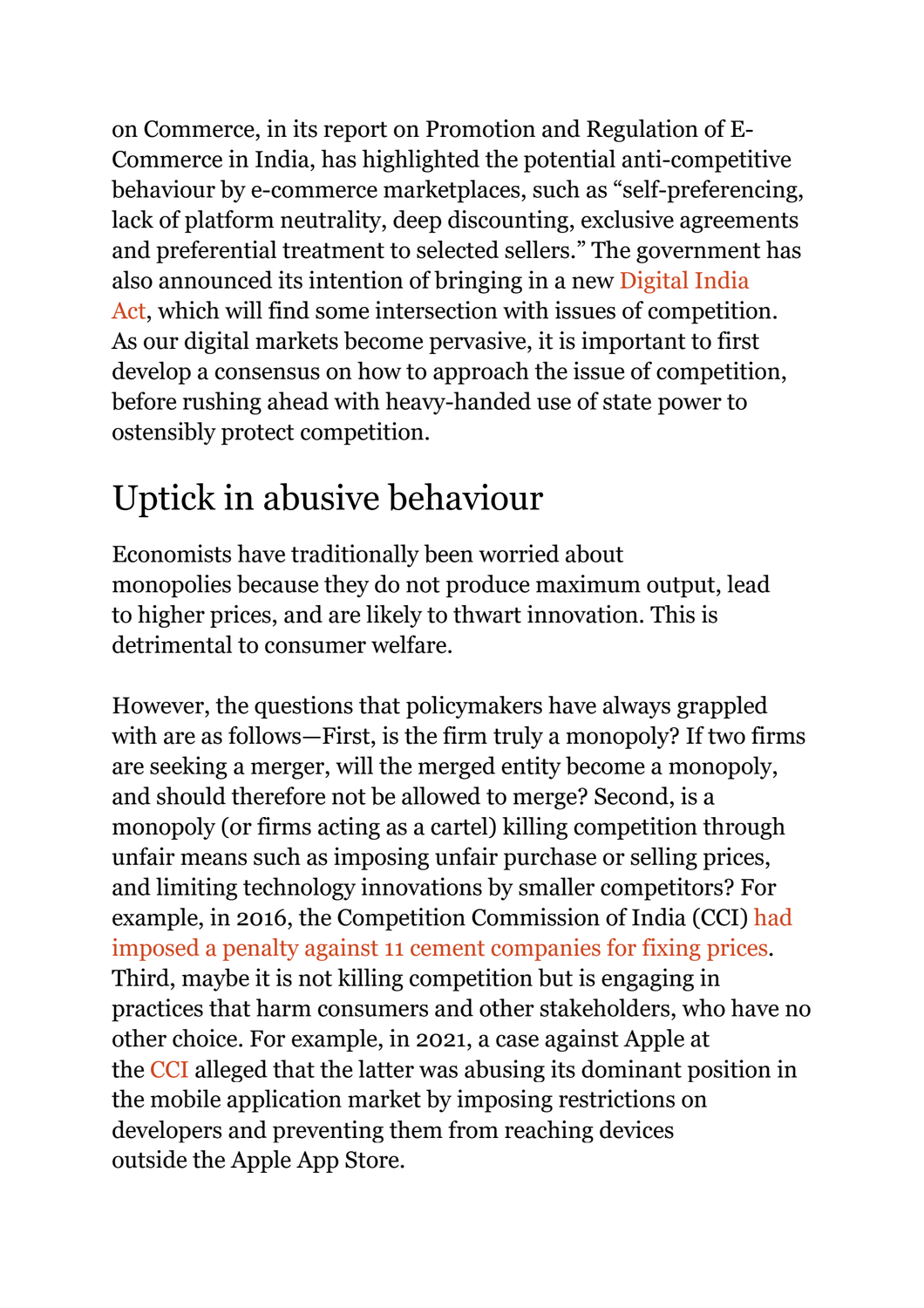A new concern in the digital space is that harm is not just pricerelated. Risks to privacy, and cognitive manipulation of users are other downsides. These issues are assuming significance as online platforms are increasingly becoming 'gatekeepers' of the digital market.

## Tackling monopolies in the Indian market

The answers are non-obvious, and establishing evidence of monopoly or abuse is easier said than done. The task is made harder in the digital space where firms give away products and services to users free of cost, or at deep discounts. One may rightfully ask, if there are no high prices, where is the immediate harm? The answer is also driven by how much importance one gives to only estimating effects on prices and efficiency in the market. Should we not consider the impact on rivals, or on issues such as the spread of misinformation and other fundamental rights even if they do not necessarily affect consumers in the present? How then, should we approach the regulation of competition and of non-price harms?

First, we need to establish basic facts on the ground and sustain a system wherein these facts are regularly updated and evaluated. Without clarity on what the 'relevant markets' are, or whether there is price discrimination or abusive behaviour vis-a-vis smaller sellers, interventions may actually turn counter-productive. For example, one has to ask, what is the relevant market (of say an Amazon), and can a consumer easily switch out of this market to another in response to an increase in price? Does Short Message Service (SMS) constitute an alternative market when examining WhatsApp?

Second, we need to peer into the future—what if the counterfactual is that some new technology would have led to more competition anyway? For example, Facebook is losing users without any competition-related intervention by the State.